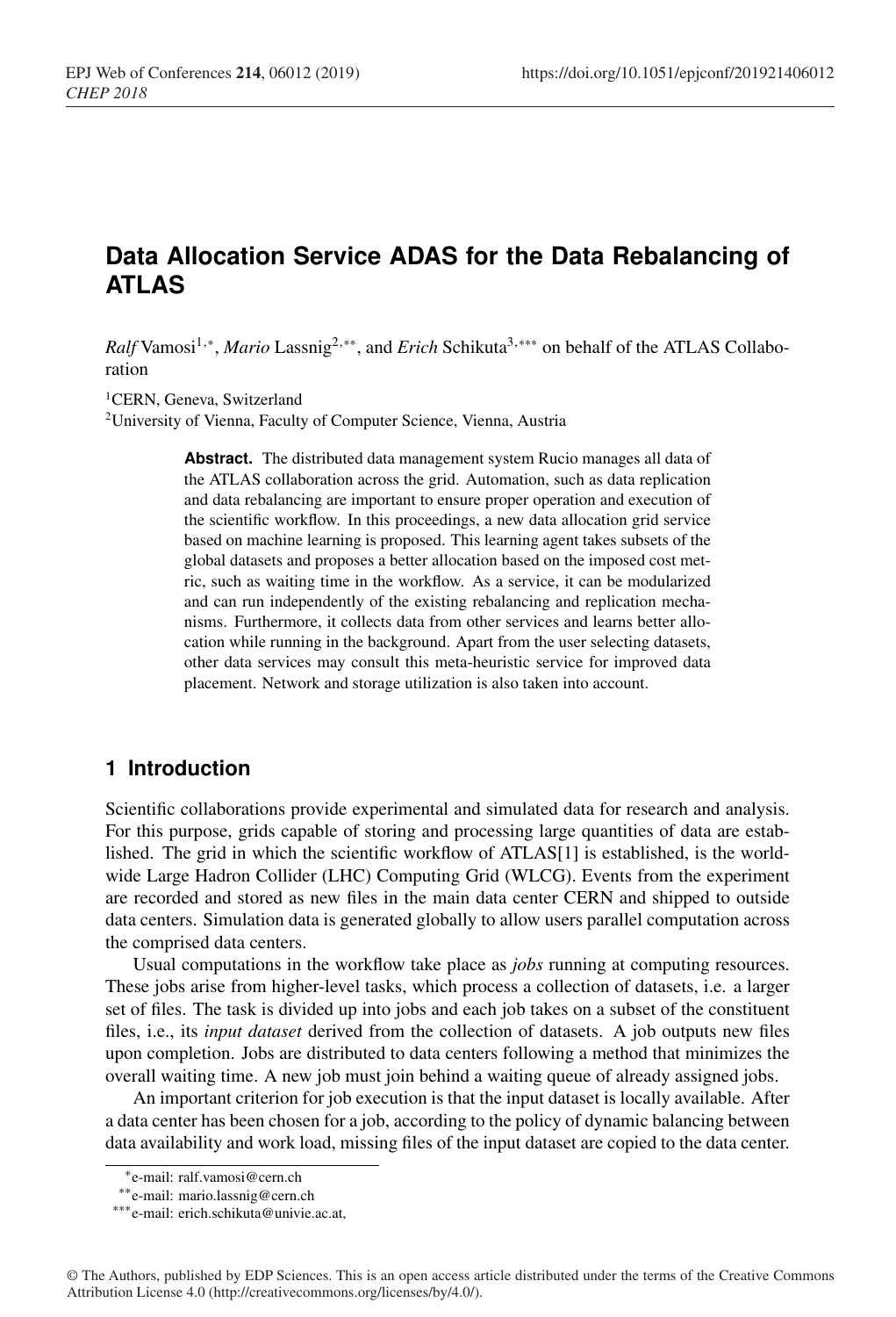During this stage-in process, file transfers to the destination contribute to the waiting time. The job broker generally tends to a majority decision with respect to the input files. In the best case, the dataset already lies at the local data center where the job is placed to. In summary, the job broker mainly attempts to balance out these two major time components: waiting time for execution versus waiting time for input data.

## **2 Motivation**

Users from different institutions and work groups access data and submit tasks to be performed on the grid. After a task is broken down into jobs, each job is mapped onto shared computing resources. There are two major bottlenecks affecting the performance of the workflow.

- The computing power of each data center dealing with the workload: This determines how fast a job will be executed on average.
- The network comprises WAN (wide-area network) links between data centers: The bandwidth of a WAN link determines the average transfer rate of files.

Due to load balancing, different resources at computing centers, and distributed data, transfers must be triggered. Subsequently, delay times over network links affect the workflow. A priori file allocation can lead to an average reduction in file transfers in spite of significant uncertainties in the use of datasets and in the assignment of the corresponding jobs to data centers. These uncertainties may be addressed by measuring access frequencies and estimating values for upcoming jobs. Simulations based on usual access patterns can predict which datasets will be used. There are also variances in the number of jobs and their locations depending on job type. For example, a job with high memory constraint may only run at data centers complying with the requirements. Reducing the number of file transfers on jobs benefits the *workflow* in a two-fold manner: Firstly, the network load is reduced and better response times are achieved during times of heavy demand. Secondly, fewer file transfers are triggered in each job, resulting in a faster stage-in of the dataset and a reduced waiting time for each job.

The current standard procedure for file placement of ATLAS is to distribute data according to so-called 'memoranda of understanding', i.e., kinds of service level agreements, which are broken down to policies in data services. Users interact with the grid file system, cleaning and moving data with the aim to keep work-in-progress datasets on fully performing data centers and to move obsolete datasets to free storage. Furthermore, grid data services maintain and improve the file arrangement related to the workflow. Services for rebalancing and replicating data rank as the most essential.

## **3 State of the Art**

In order to increase availability or performance in networks, effective data allocation is utilized. The data allocation problem has been analyzed in the past when distributed databases were studied and parallelization had to be utilized. A linear model for file allocation with storage and transmission costs is elaborated in [2], and the simulation covers five files in a network of three computers. Data placement is further modeled on different abstraction levels in [3]. This theoretical work shows that the data placement problem is extremely difficult to solve. The proof is given that the data placement problem is NP-Complete. Meta-heuristic algorithms were also applied to this kind of problem. In [4], data allocation strategies have been investigated to reduce transaction costs. A genetic algorithm was used here, with the goal of limiting communication effort between data centers by balancing the load.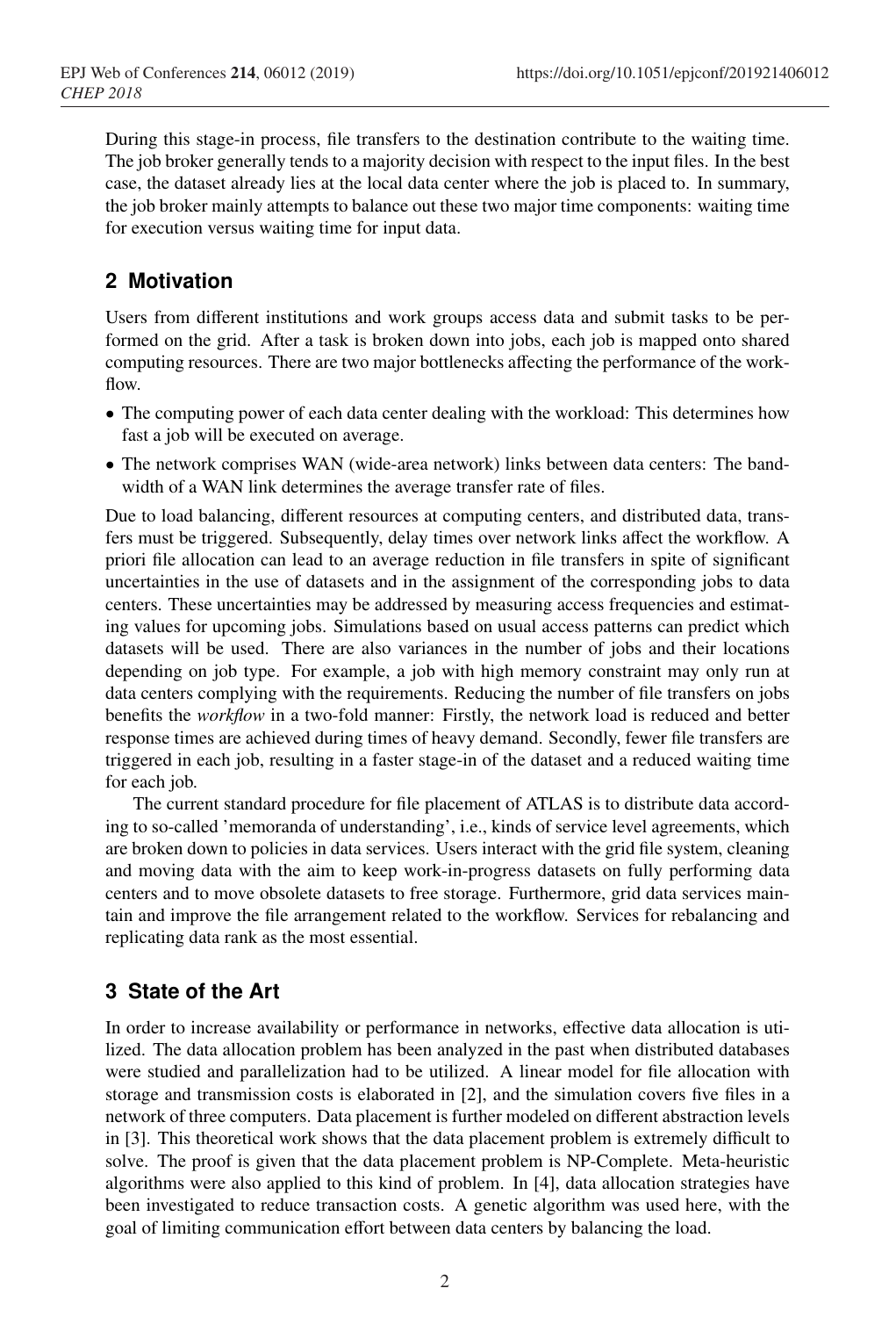Other database approaches attempt to arrange data effectively over the network nodes, such as in [5, 6]. However, these studies investigate idealized database cases. For example, they focus on a single query type or do not consider any constraints on communication characteristics. These studies could be improved by using behavior and workflow characteristics. Analysis of access patterns would be beneficial for network utilization.

A well-known approach is ranking data according to the number of accesses per time unit. This characteristic is referred to as data *popularity* [7]. In [7], a successful popularity model is established which uses different structured and unstructured sources for collecting historical data. A popularity model is implemented as an autonomous service for finding obsolete data and used in the cleaning process in [8, 9].

In [10], a data placement optimizer is presented for the hybrid storage network of the LHCb physics collaboration. Hybrid means that different storage technologies are used and different cost factors are thereby assigned in the machine learning algorithm, which further includes the popularity of data. The LHCb Grid Simulator provides a platform for simulating an LHCb computer model in which different types of computer jobs are distinguished [11]. For the job broker system, two pull methods are considered: In the Simple Model, a job is sent to the first available site. In the Data Availability Model, a job is sent to the first site which provides the job's input data.

Replication and rebalancing are important tasks to ensure stable operation and a flawless workflow. On the ATLAS data grid, a replication service, called C3PO, creates secondary copies of datasets and distributes them to free storage nodes [12]. Secondary copies are replicated versions of datasets that increase accessibility and performance across the grid. In order to ensure full functionality of single storage nodes on the grid, the rebalancer service, called BB8, monitors free capacities and the ratio between primary and secondary copies of files [13]. In a sub-optimal case defined by policies, it deletes local data or moves data to other storage nodes.

In summary, research and application often concentrate on models applied in particular cases. In the data allocation context, storage resources and the use of data have to be appropriately treated in the process of file placement [14]. This proceedings outlines one approach that aims to improve the data-intensive workflow. Meta-heuristic techniques shall be incorporated into a data allocation algorithm as a service which extends the possibilities for better data allocation on the grid.

### **4 Data Allocation Service**

The aim is to carry out data allocation that uses methods that reduce time-related costs in the workflow as far as possible. When observing the workflow, two major time delays can be identified. Jobs are designated in a manner that balances out the computing and the networking load:

- The job broker system places jobs onto data centers, where jobs are in turn allocated to workers. Normally, a newly created job waits in a queue within the data center due to the constant incoming load. This wait makes up a significant component of the total job time, particularly when compared to its run time. The job broker attempts to reduce this waiting time through job allocation to worker nodes.
- The job broker also aims to effectively allocate jobs in order to reduce a second major time delay. This delay equates to waiting time for a job's necessary input data. Missing files from the job's input dataset must be transferred to the target data center, which results in waiting time. It is highly evident that data allocation has an impact on the time component.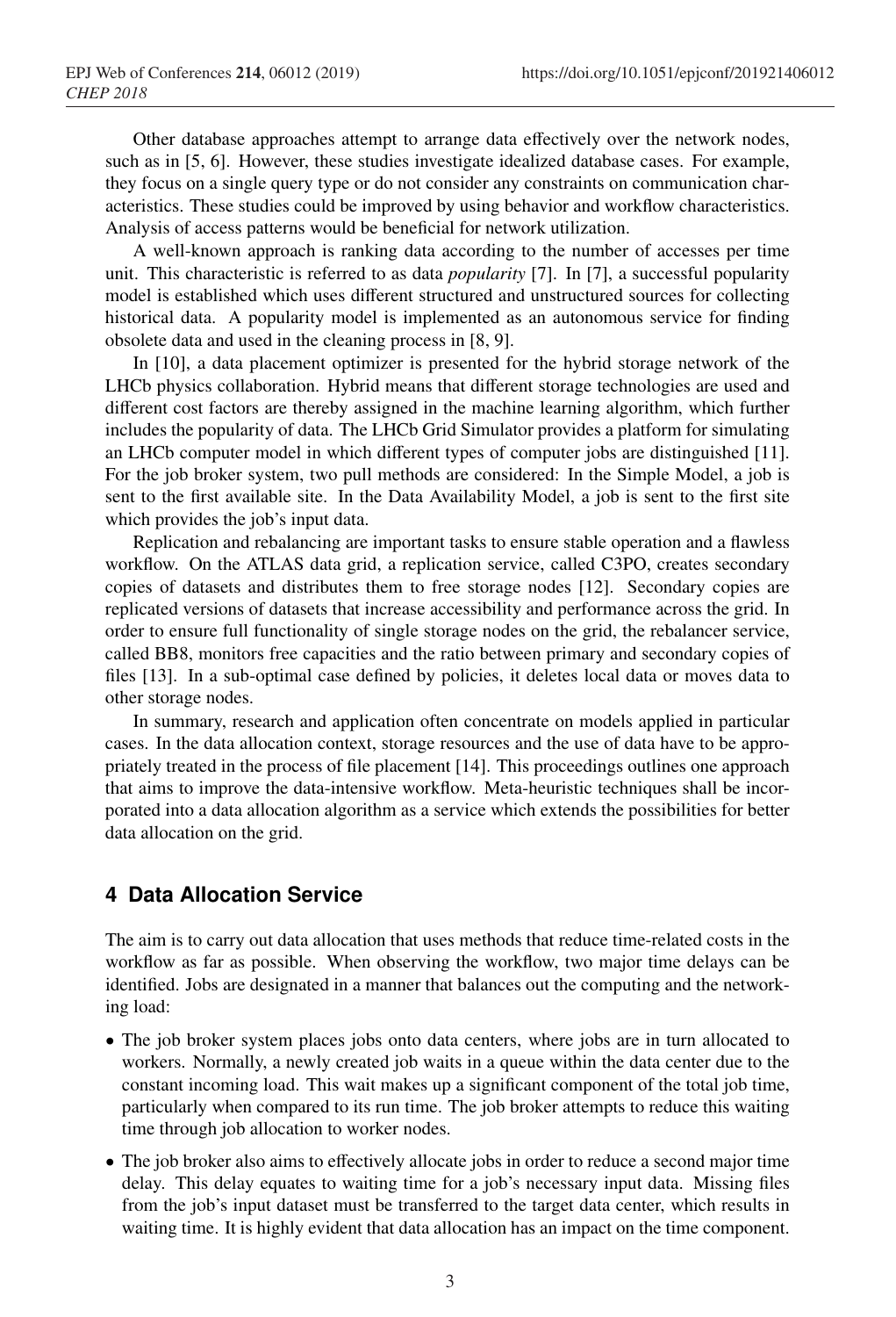The allocation task attempts to minimize the waiting time for input data. In order to effectively achieve this, one should consider placing files as close as possible to their corresponding jobs. In the stochastic domain of the dataset access, at least two obstacles arise:

- What are the interesting files, say, the files that are more likely to be accessed? The prediction of this is attached to uncertainties.
- Where will a job be placed and run, given an input dataset? This depends heavily on dataset distribution and the changing load on data centers. Therefore, hidden uncertainties should be taken into account when predicting the job's target node.

ATLAS is using straightforward approaches and an algorithmic placement which exhibits throughput problems. In this R&D, possibilities are explored to use machine learning as an alternative. Data allocation based on heuristics remains a difficult albeit necessary task. Such a core allocation algorithm is incorporated into a service component compatible with the data services described above and must meet the following requirements:

- Allocation optimization may be applied iteratively each time files are transferred.
- The allocation service must attend to other data services and take into account the current state of the grid. The replication service as well as the rebalancing service influences the data arrangement. Users interact continuously with the workflow management system to manipulate datasets. Already used concepts, e.g. data popularity, can be incorporated to support the data allocation.
- For automatic reallocation acting on preselected datasets, the service must have the correct transfer rate in order not to impose too many transfers on the network.

#### **4.1 Allocation and Reallocation**

The core concept of the allocation algorithm is based on a meta-heuristic algorithm such as in [15], where the datasets containing files to be optimally allocated are passed on to the optimization algorithm. This input set can be moved around in the file system, whereas the complementary set is not allowed to move. The allocation algorithm runs several optimization iterations, from which the best is carried out. For any dataset selection, the target metric indicates the improvement gained from the possible optimization step. There are two working methods within an allocation algorithm:

- *Automatic reallocation*: New files packed into datasets originating at data centers can be selected for reallocation, which will be then moved towards lower costs under the constraints. On top of new datasets, used datasets can be also included in the selection.
- *Semi-automatic reallocation:* A data service wants to copy or move a certain set of datasets.

#### **4.2 Constraints**

The allocation algorithm operates at *dataset level*. Datasets are user-defined collections of files that correspond to each other. For example, events collected in one LHC run are commonly packed into one dataset. They are tendentially not divided and placed onto several nodes. Datasets can be categorized and analyzed by their attributes via mining and machine learning techniques. Special values such as popularity and dependency can be associated with datasets. Popularity is a heuristic that predicts how likely the dataset will be accessed by an upcoming job in a certain time window. A noticeable portion of the total datasets does not provide popularity values, causing them to be ranked lower. Dependencies between datasets indicate how similar datasets are. For dataset overlaps, it can be predicted how likely files of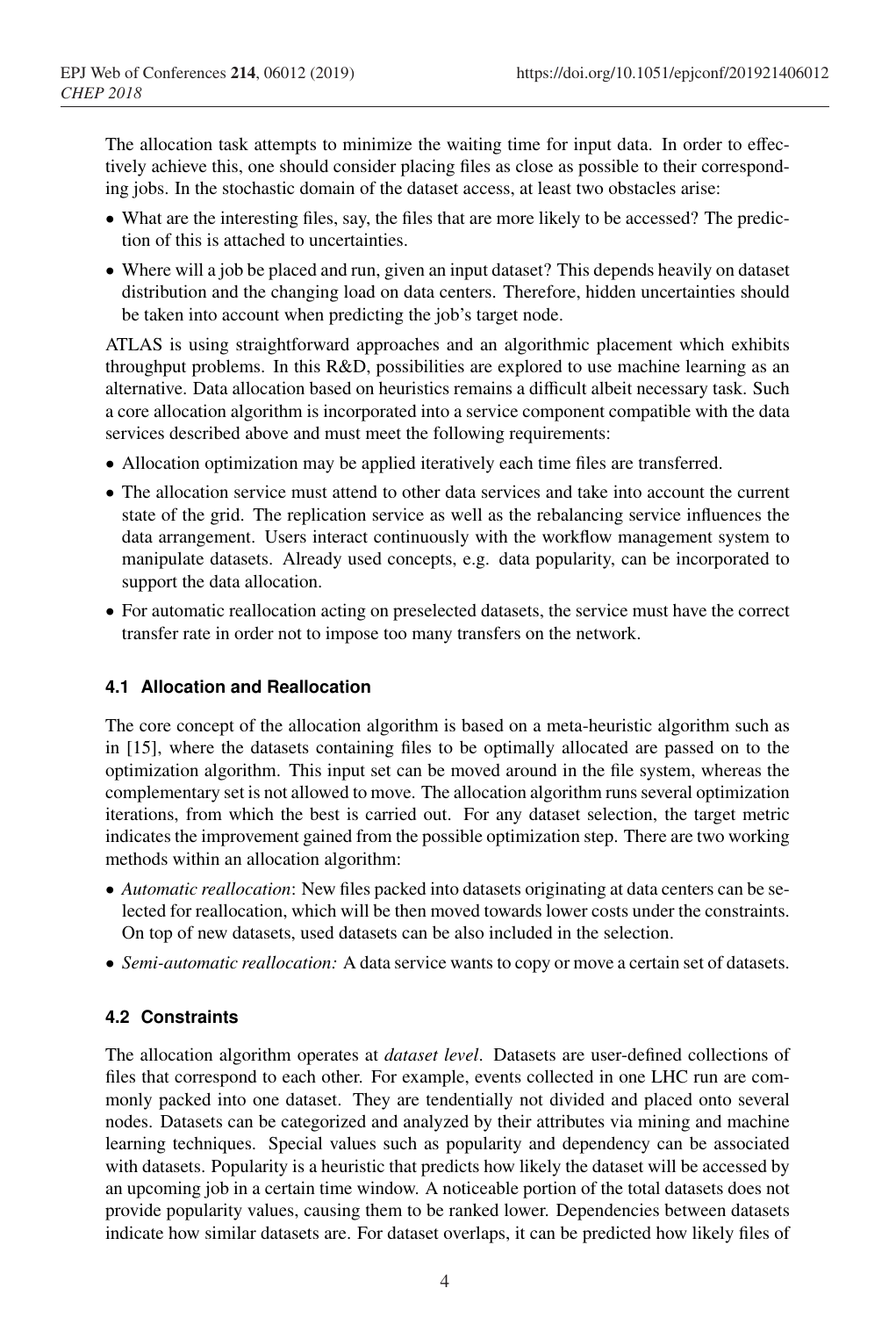

Figure 1. The learning agent ADAS plays an auxiliary role in delivering better data allocation and proposing information on it.

two datasets will be processed by an upcoming job, and popularity can be derived. Datasets can be further clustered to super-datasets for generating collections and finally allocated to free gaps at storage nodes [15].

The size of the *dataset selection* taken in one optimization step can be increased or decreased by the transfer rate according to how much network load can be put on the network. Shipping large amounts of data back and forth must be avoided. Larger subsets give more optimization potential. Due to storage and network constraints, smaller subsets are chosen in each iteration step. A global solution embracing all datasets would be incomparably more complex to achieve and vast load could not be handled by the network. For efficiency, a useful subset of *network nodes* – the most important data centers from a storage point of view – are covered by the allocation algorithm. Local optimization within these nodes leads to a strong overall improvement. In the concrete example of the ATLAS data grid, it can be seen that the ten biggest data centers hold over a half of the total data.

#### **5 Model**

The allocation algorithm shall be deployed as a service component. ADAS – the ATLAS Data Allocation Service – will run in the background, being independent of the other services. The cooperative interaction between ADAS and other data services within the workflow allows possibilities for improving the operation of these services. The service may be switched to fully automatic for temporary allocation improvements. This pushes the situation towards a more optimal arrangement. Generally speaking however, automatic reallocation is concurrent with the other data services, since they operate independently and do not pay attention to external actions. Common datasets could be transferred multiple times when interfering with another data service.

The information flow is depicted in Figure 1. ADAS occupies another place among the grid data services. Before any dataset placement, a service can consult ADAS about a possible group of datasets. ADAS replies with a list of datasets that should be moved. For instance, it is better for a dataset that has recently been moved in the allocation process to remain stationary, since it is already part of an improved, cost-reducing allocation. New promulgated locations for datasets are optional. If the service is unable to move files in the first place, or when it contradicts performed actions or internal policies, it simply ignores the proposed target. The datasets will then not be flagged as reallocated in ADAS. The interface to other components works as follows: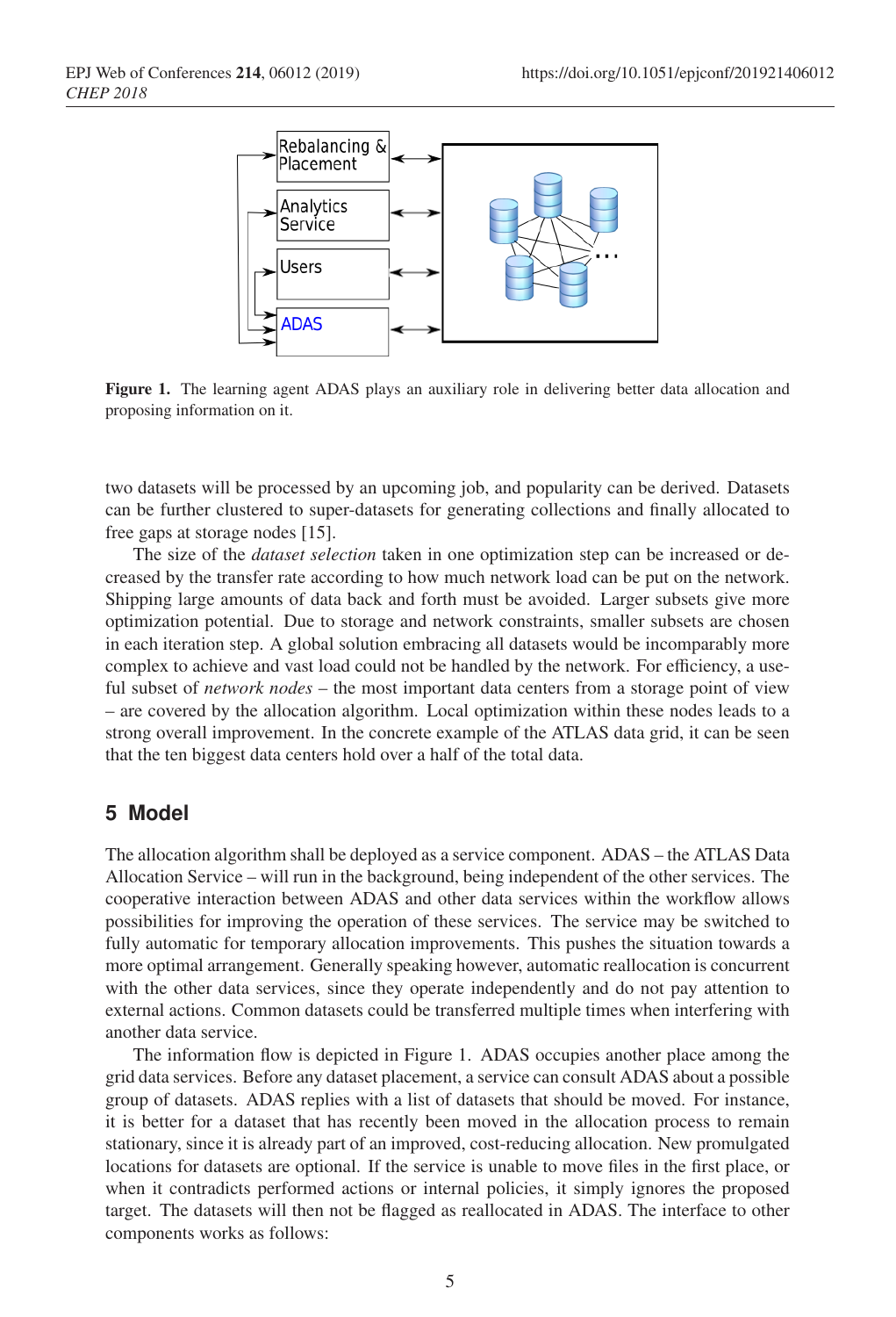- The rebalancer service dynamically rebalances data between data centers in order to avoid possible overloads at the storage nodes. The intention is to keep free storage capacity or to free storage up if necessary on monitored storage nodes. One possibility is the deletion of secondary copies of datasets, i.e. copies not needed at this time. The second possibility is that the rebalancer moves datasets whose target can be determined by ADAS.
- The placement service places secondary copies of datasets to distinguished storage resources. Each time a replication of a dataset is made, the location can be determined by ADAS.
- Sometimes the user will be in a position to indicate important datasets that will be used more frequently. This information should be put into ADAS, which increases the popularity values of these datasets.
- Other services such as analytics services deliver updates on popularity values (Pop) or dataset dependency values (DSD).

For the core allocation algorithm, a *meta-heuristic evolutionary algorithm* has been deployed [15]. It implements the two previously described heuristics data popularity and dataset dependency to ensure that more similar datasets with higher access likelihoods are collected at certain single storage nodes. The evolutionary method is able to take file system snapshots across storage nodes and to find a better reallocation for a subset of these data. The solution space is constrained with the available storage spaces determined by the overall data allocated and storage capacities available. In an evolutionary iteration, swaps of allocated subsets of datasets are tested by the imposed cost metric. This process is undertaken until a good solution is found, which can be executed by moving of chopped up subsets between the storage nodes. To ensure that the file system consistently remains in a good state, file system snapshots must repeatedly be taken in order to evaluate the current state. After a file system snapshot becomes obsolete, i.e., data have been moved or deleted, the optimization method has to be triggered again to determine a new collection of datasets and its allocation. In general, this collection of datasets to be moved, can be selected based on a tournament selection of several subsets of datasets. The subsets of a tournament are initially chosen based on the following: Each subset takes high dependent datasets. Datasets with higher popularity have priority over others. Already allocated datasets are down-ranked. This evolutionary process between selected collections ensures a wider extent of the search of minima, as opposed to a more limited case.

In a simplified experiment, a model with 20 data centers in a network is implemented. Each of the data centers gets a random storage capacity and can hold between 200 and 2000 files for the sake of runtime of the simulation on a single personal computer. This adds up to approximately 20 k files and 1 k datasets. Datasets comprise different numbers of files with a variance based on real datasets. The simulation initiates multiple runs in different configurations. Jobs access different shares of the popular datasets in each configuration. A configuration with 20 % popularity comprises jobs with an expected 20 % access rate to datasets with some popularity and 80 % to purely random datasets. The majority of datasets don't possess any popularity, i.e., their popularity is 0. Highly popular datasets are accessed more likely than others. Figure 2 presents the results of the optimized file allocations for different configurations. The random case shows the initial datasets spread across available network storages. The optimized case gives the achieved outcomes from the allocation algorithm in the experiment. The horizontal axis depicts the number of popular datasets among all datasets. The vertical axis shows the number of file transfers per job. The overall network load is lessened with this data allocation algorithm, resulting in a cost reduction of computational jobs in relation to expected WAN transfer time. Even though the experiment is based on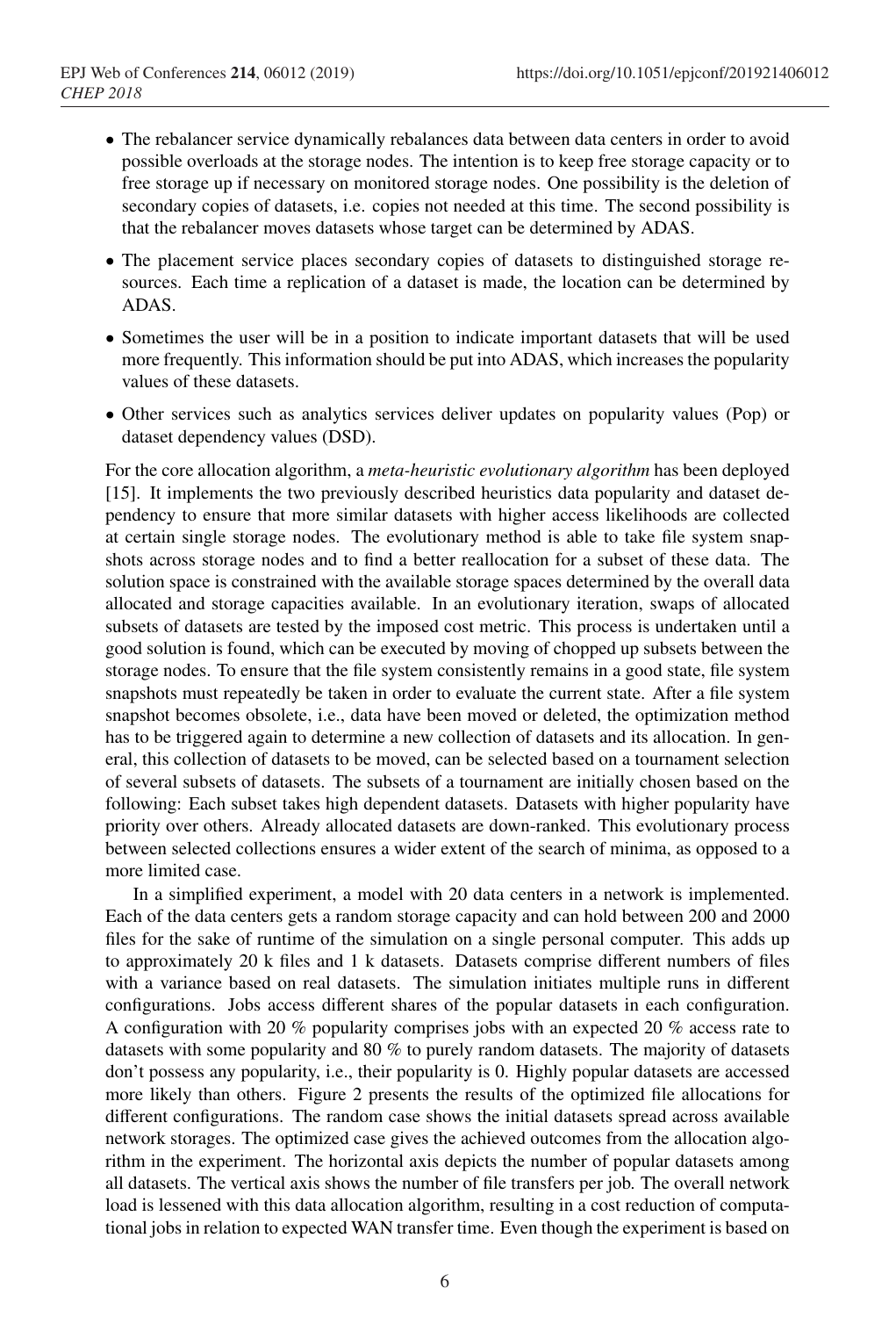

Figure 2. Runs with 20 data centers comprising different job configurations in terms of used data popularity

a simplified model, it shows how data access can be improved by data placement. However, the implemented algorithm must be upgraded, for example, with the necessary interfaces for passing enabled datasets and setting a transfer rate.

## **6 Conclusion**

Improving the file allocation within the grid is an important task to ensure quick execution of the workflow. Regarding automatic file allocation on the grid, the following drawbacks should be noted:

- Concurrency occurring among several services.
- The complexity is high.
- Automatism might not be trusted. Users want to have the control.

This proceedings proposes an integral approach to combat these shortcomings with the service component ADAS. The approach can be integrated in the established environment with data rebalancing service and the data placement service in the distributed data management system Rucio of the ATLAS collaboration at CERN. Generally speaking, an automatic mode would not be necessary due to data services running on the grid. On the other hand, an automatic mode would prove useful when important datasets, say for an upcoming conference, are chosen and given to ADAS. The allocation service ADAS then acts pro-actively on user-enabled datasets, which are processed in the described manner of taking turns of smaller portions each. Through regulating by a transfer rate, the number of reallocated datasets per time unit can be set, to target a 'gentle' and continuous background improvement. Combined with other services, ADAS utilizes important information, e.g. the popularity of datasets, and works out an improved data allocation. The heuristic approach including network and storage